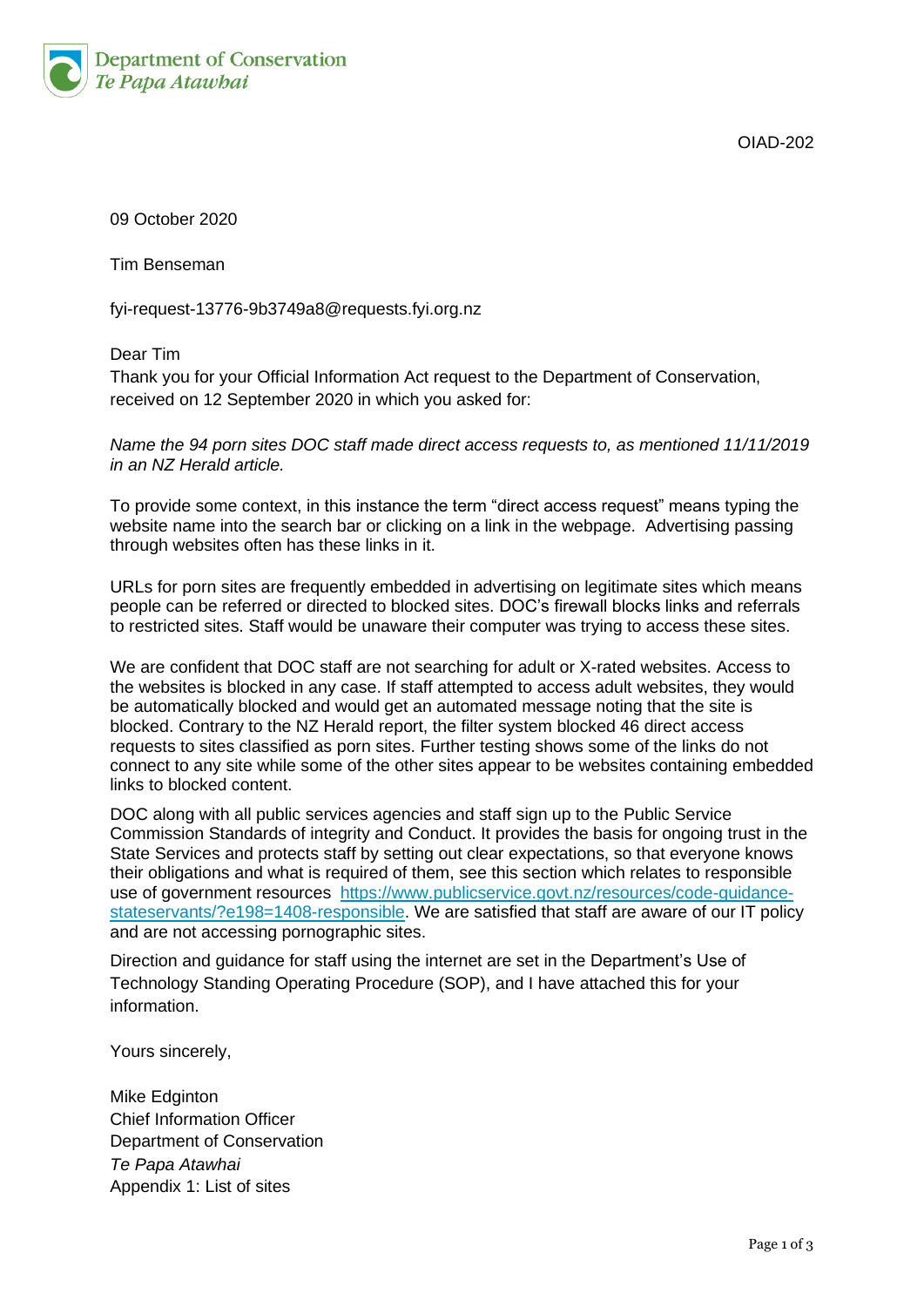

Department of Conservation<br>Te Papa Atawbai

| amberandfriends.net           |
|-------------------------------|
| assets.116cd.com              |
| badmatte.info                 |
| caio.com                      |
| cdn3.gracza.pl                |
| celebritiesfind.com           |
| chat100.realperson.de         |
| chaturbate.com                |
| consting-hancessor.com        |
| dailytrend.club               |
| deviant.cyberdeath.org        |
| fishing-tips.info             |
| imgb.androidappsapk.co        |
| jloog.com                     |
| leyuan8.co                    |
| maorilandcourt.co.nz          |
| mars.erp.chicv.com            |
| memecrunch.com                |
| promo-bc.com                  |
| repubbllica.it                |
| reswax.com                    |
| see.xxx                       |
| shaonv.co                     |
| stripchat.com                 |
| suff.co.nz                    |
| tesko.me                      |
| th.orinberi.tk                |
| thebackseatwriter.com         |
| theferkel.files.wordpress.com |
| tracker.ac66.com              |
| trkpc.net                     |
| www.anitta.com.br             |